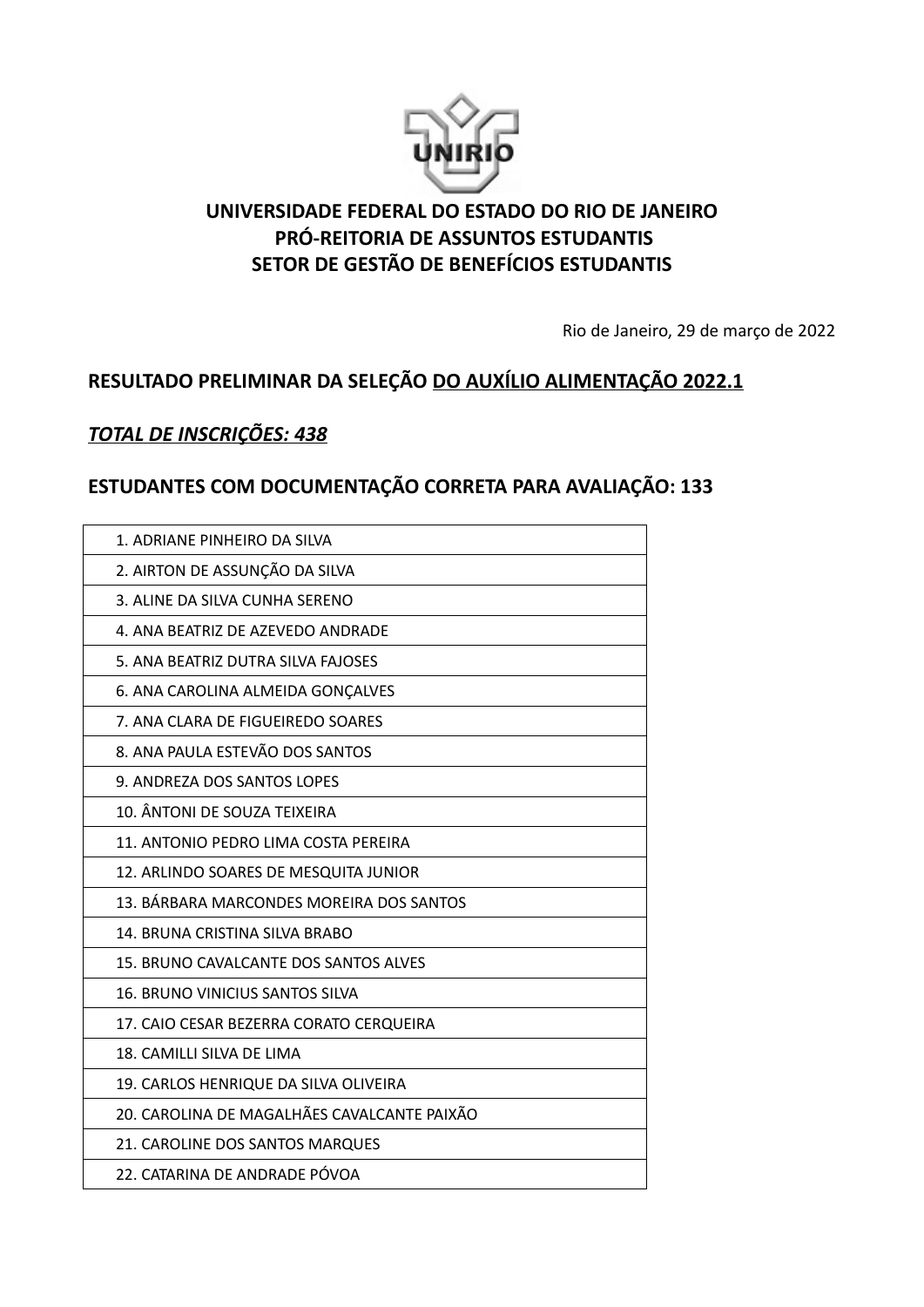| 23. CHRISTYAN DO NASCIMENTO CAVALCANTE            |
|---------------------------------------------------|
| 24. DANIEL ANDRADE PASSOS                         |
| 25. DANIELLY GONÇALVES CARDOSO FLORES             |
| 26. DAYANA GOMES VIANA                            |
| 27. DAYANE TEIXEIRA LOUBAK                        |
| 28. DESIRRÉE IVE JARDIM DA SILVA DOS SANTOS       |
| 29. DIEGO MARINHO CARVALHO DA SILVA               |
| 30. EDUARDA LOPES GALLO                           |
| 31. ELAÍDE CRISTINA ARAÚJO                        |
| 32. EMILIANO GUIMARÃES FISCHER                    |
| 33. ESTER RODRIGUES CAVALCANTI                    |
| 34. ESTHER BRANDÃO                                |
| 35. FABIANA BAZILIO CAETANO                       |
| 36. FÁBIO CARVALHO DE FREITAS                     |
| 37. FELIPE PEREIRA DO REGO                        |
| 38. FERNANDA DIAS GUIMARÃES ALMEIDA               |
| 39. FERNANDO BASTOS TRIGO DE NEGREIROS            |
| 40. GABRIELE ROCHA NOGUEIRA                       |
| 41. GABRIELLA MENDES DE OLIVEIRA                  |
| 42. GABRIELLA PAZ DE SOUSA DE FREITAS             |
| 43. GRAZIELLE CRISTINE ALVES BITTENCOURT          |
| 44. GUSTAVO JOSÉ DE SOUZA KREISPAINE              |
| 45. HELLIHAR VIRGINIA SANTOS                      |
| 46. HELOISA VILELA LIMA GUSSATE                   |
| 47. INA CARLA DE ASSIS ECCARD PIMENTEL            |
| 48. ISABELA CAVALCANTI DE ARAÚJO FERREIRA         |
| 49. ISABELA COSTA BARBOSA                         |
| 50. ISABELA PINHEIRO DE GODOI                     |
| 51. ISABELE BARBOSA TEIXEIRA                      |
| 52. ISABELLA CERVO LOPES                          |
| 53. ISABELLE CHRISTINE HENRIQUES SILVA            |
| 54. IZADORA DE QUEIROS SILVA                      |
| 55. JAIRO ANDRÉ MARQUES JUNIOR                    |
| 56. JANAINA FERREIRA MENDES                       |
| 57. JESSICA STEPHANNE RODRIGUES DO ESPIRITO SANTO |
| 58. JOANA RISCADO LEAL                            |
| 59. JOANA VICTORIA DE OLIVEIRA LOCATELLI          |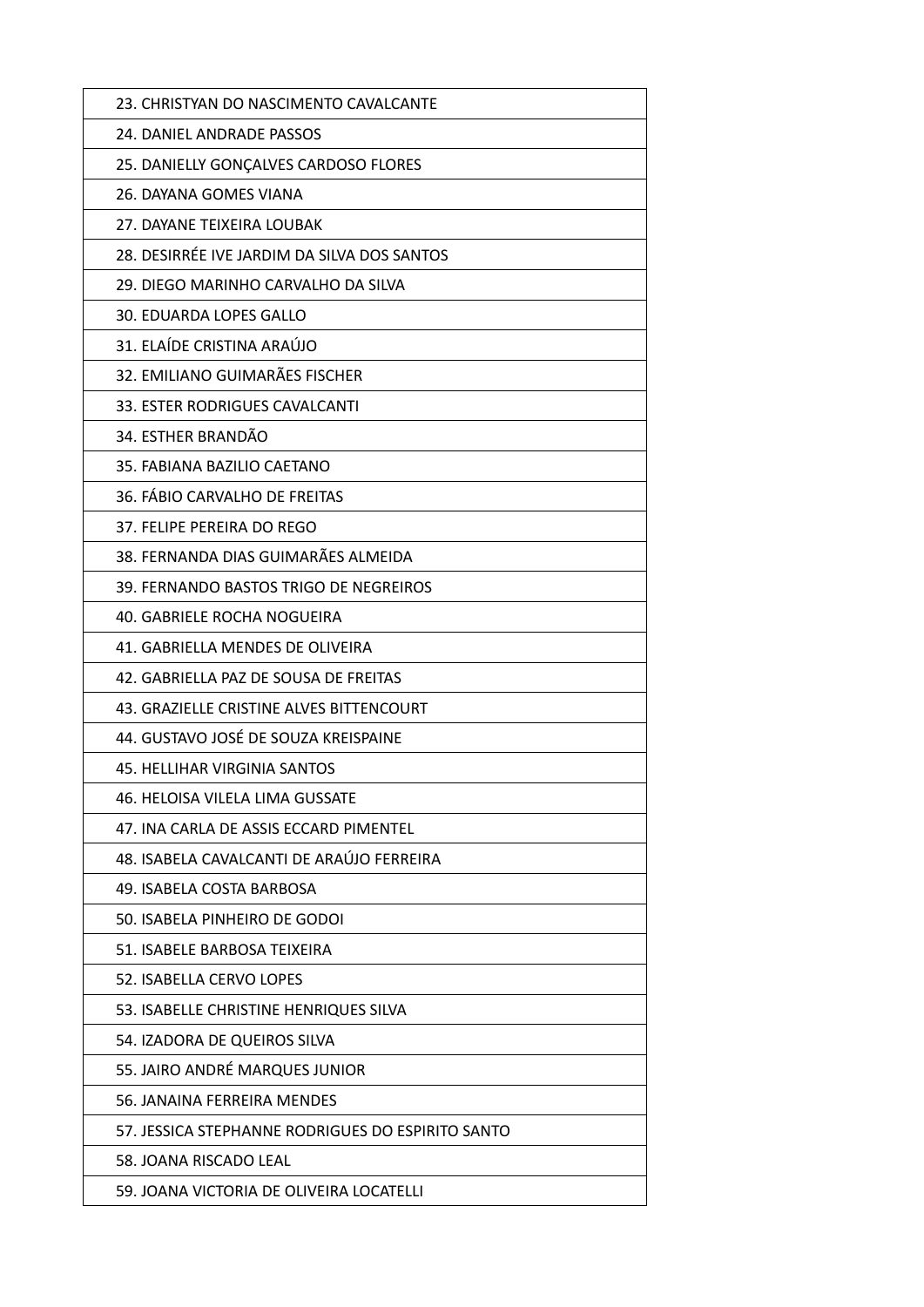| 60. JOÃO PEDRO DA CUNHA THOME                 |
|-----------------------------------------------|
| 61. JOÃO VITOR MACIEL UCHÔA                   |
| 62. JOICE SILVA DE OLIVEIRA                   |
| 63. JONATHAN RODRIGUES DE SOUZA               |
| 64. JOSÉ RICARDO SOUZA RIBEIRO                |
| 65. JULIANA AZEVEDO DE OLIVEIRA               |
| 66. JULIANA HELENA DA SILVA                   |
| 67. JULIANNE FABIANO MOURA                    |
| 68. JULIO CEZAR DA SILVA RIBEIRO              |
| 69. JUSSARA LIMA DA SILVA DOS SANTOS          |
| 70. KARINE LEONARDO PINHEIRO                  |
| 71. KATHLEN DA SILVA LIMA                     |
| 72. KELLY CRISTINA CABRAL DE MELLO            |
| 73. KEYLLA FERREIRA DA CONCEIÇÃO LELLIS       |
| 74. LARISSA SANTOS MARTINS DE OLIVEIRA        |
| 75. LARYSSA MOULIN OLIVEIRA                   |
| 76. LEANDRO SANTOS DA SILVA                   |
| 77. LEONARDO CASTRO DA CUNHA                  |
| 78. LETÍCIA DO NASCIMENTO MENDES              |
| 79. LETÍCIA VIEIRA DE MENDONÇA                |
| 80. LEVI GERMANO BATISTA                      |
| 81. LILIANI GONÇALVES DA SILVA                |
| 82. LUANA DE SOUZA FERREIRA                   |
| 83. LUCAS RODRIGUES DE CARVALHO               |
| 84. LUÍS HENRIQUE NEVES DE SOUZA PORTO        |
| 85. MAIKON JOSÉ DE ABREU                      |
| 86. MANOELLA ALVES BARBOSA                    |
| 87. MANUEL GOMES DOS SANTOS                   |
| 88. MARCELO CARLOS DA SILVA                   |
| 89. MARCOS EDUARDO NEVES MARINHO              |
| 90. MARIA ANTÔNIA OLIVEIRA ALMEIDA            |
| 91. MARIA CLARA DE FREITAS MOREIRA            |
| 92. MARIA EDUARDA CERVO LOPES                 |
| 93. MARIA EDUARDA PAULINI MARTINS DE OLIVEIRA |
| 94. MARIA LUIZA GONÇALVES DE LIMA             |
| 95. MARIANA LIANIRA BENIZ DE SOUZA            |
| 96. MARIANE ISABEL DANTAS DE MELO             |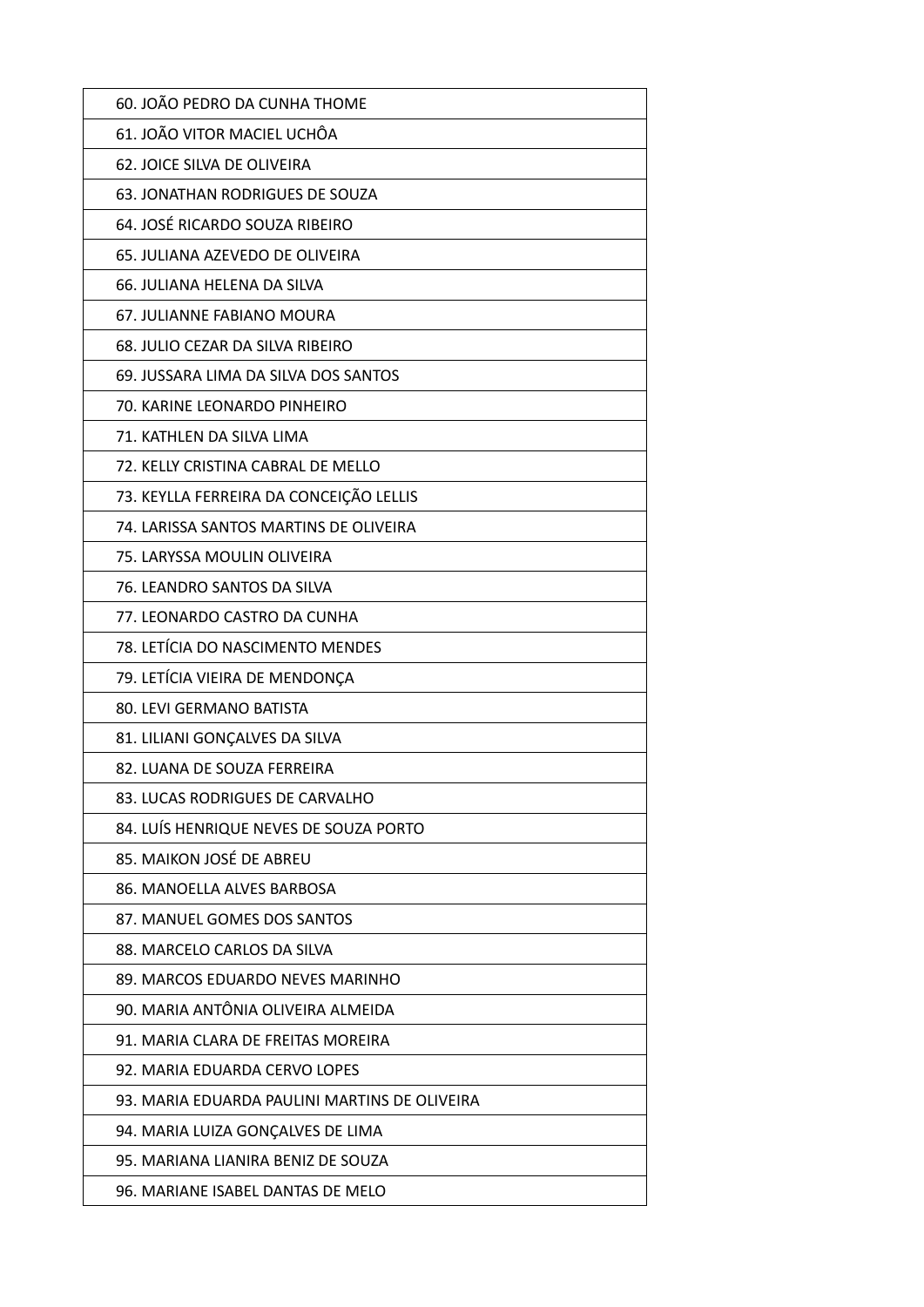| 97. MARVIN PEREIRA DA SILVA               |
|-------------------------------------------|
| 98. MAYARA DOS SANTOS MARQUES FRAGA       |
| 99. MELISSA MELO GOMES                    |
| 100. MIGUEL LUIZ HAUER CELESTINO          |
| 101. NATALHA DA SILVA SANTANNA            |
| 102. NAYARA ALMEIDA DA SILVA              |
| 103. NÍCOLAS DANIEL FIGUEIRÊDO MARRECO    |
| 104. NICOLE FONSECA DOS SANTOS            |
| 105. PAULA LEAL VIEIRA                    |
| 106. PEDRO PIRINEUS BRANCO                |
| 107. QUEILA ALVES DOS SANTOS              |
| 108. RACHEL DOS SANTOS BRITO              |
| 109. RAFAEL FICH                          |
| 110. RAFAELA MARINHO MATA                 |
| 111. RAQUEL DE SOUZA FRANCISCO            |
| 112. RICHARD DE ALMEIDA LIMA              |
| 113. ROBERTA FRANCISCO RIBEIRO DA SILVA   |
| 114. SAMARA DE ASSIS ARAUJO               |
| 115. SÂMI DE MACEDO ISIDORIO              |
| 116. SARAH GONZALEZ VIEGA                 |
| <b>117. SHIRLEY TORRES BARBOSA</b>        |
| 118. SUELLEN DE PAULA MARTINS             |
| 119. SUENIA MORENO FERREIRA DO NASCIMENTO |
| 120. TATIANA CRISTINA SILVA               |
| 121. THAIS BARBOSA DE SOUZA               |
| 122. THATIANI ALMEIDA DE MENDONÇA         |
| 123. THAYNÁ CANUTO LIMA                   |
| 124. THIAGO GONÇALVES SOARES              |
| 125. THUANI NASCIMENTO DA SILVEIRA        |
| 126. VALDILIA DE OLIVEIRA                 |
| 127. VALQUER CLEYTON PAES GANDRA          |
| 128. VANESSA DA CONCEIÇÃO ALMEIDA         |
| 129. VIVIANE MARQUES BARBOSA              |
| 130. WALLACE SILVA SANTANA DE ALMEIDA     |
| 131. WESLEY MARTINS DE SOUZA              |
| 132. YASMIN VITÓRIA VICTORINO             |
| 133. YURI RANGEL DOS SANTOS               |
|                                           |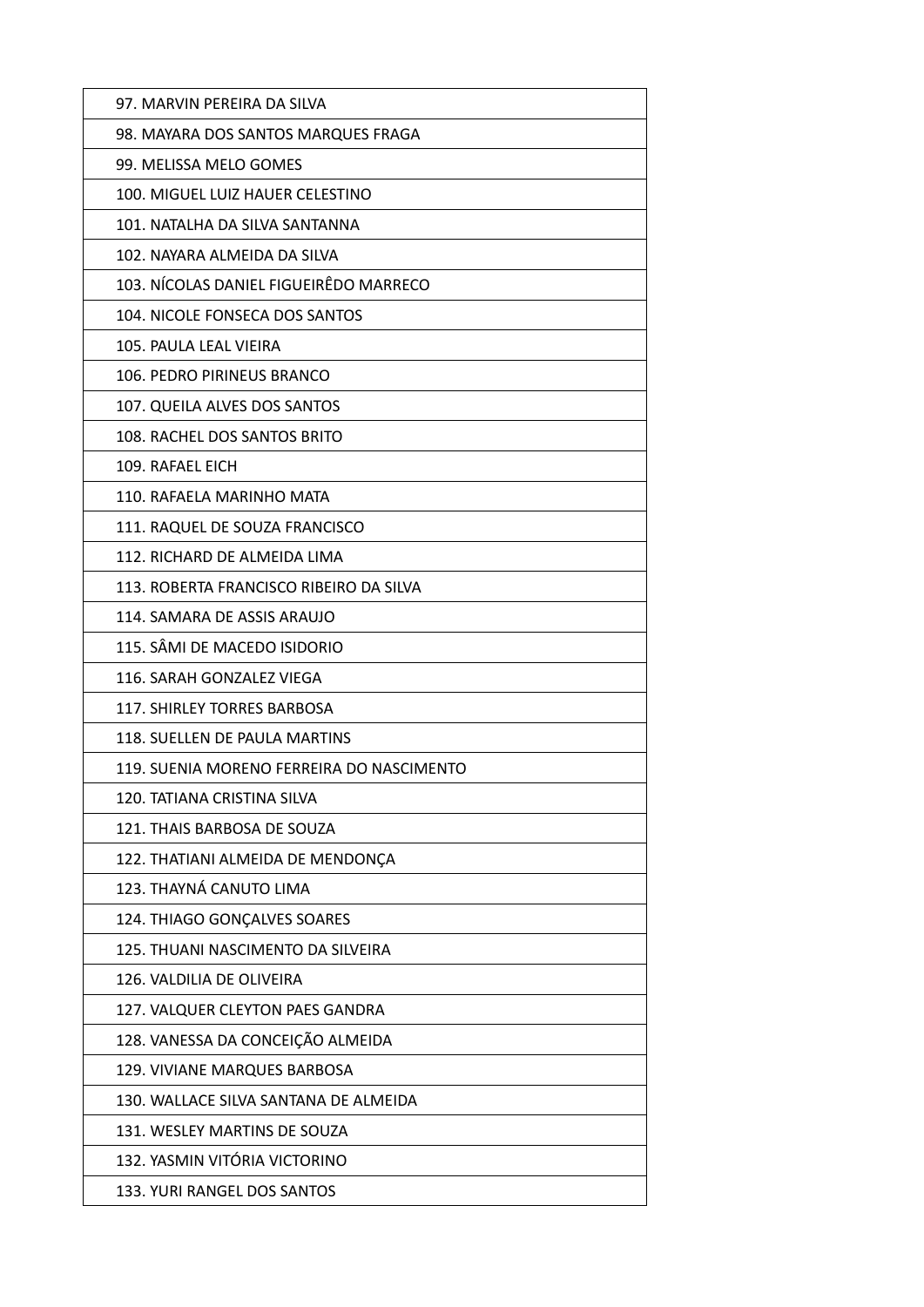# **PEDIDOS INDEFERIDOS: 294** (Retificado)

| <b>MATRÍCULA:</b> | MOTIVO DO INDEFERIMENTO (ITEM DO EDITAL)                                                                                                                                                        |
|-------------------|-------------------------------------------------------------------------------------------------------------------------------------------------------------------------------------------------|
| 20142441002       | ITEM 6.1, LETRA E (ITEM 6.3.1)                                                                                                                                                                  |
| 20151130032       | ITEM 6.1, LETRA G-6 (ITEM 6.3.2)                                                                                                                                                                |
| 20151423026       | ITEM 6, SUBITEM 6.1, LETRA G, NUMERO: 1 = SUBITEM 6.3.5. ITEM 6, SUBITEM 6.1, LETRA G,<br>NÚMERO 6: SUBITEM 6.3.2.                                                                              |
| 20151424025       | ITEM 6.1, LETRA G - 2 (ITEM 6.3.2)                                                                                                                                                              |
| 20152120043       | ITEM 6.1, LETRA E (ITEM 6.3.2)                                                                                                                                                                  |
| 20152341004       | ITEM 6.1, LETRAS B (ITEM 6.4), G-6 (ITEM 6.3.1)                                                                                                                                                 |
| 20161130032       | ITEM 6.1, LETRAS E (ITEM 6.3.2), G-5 (ITEM 6.3.2)                                                                                                                                               |
| 20161332020       | ITEM 6.1 - LETRA: G / LETRA: H (ITEM 6.3.2)                                                                                                                                                     |
| 20161351043       | ITEM 6.1 - LETRA: A / LETRA: G 6                                                                                                                                                                |
| 20161415011       | ITEM 6.1 - LETRA I (ITEM 6.3.2), LETRA J                                                                                                                                                        |
| 20161424003       | ITEM 6, SUBITEM 6.1, LETRA B = SUBITEM 6.3.6. ITEM 6, SUBITEM 6.1, LETRA E = SUBITEM<br>6.3.2. ITEM 6, SUBITEM 6.1, LETRA G, NÚMERO 6.                                                          |
| 20162120071       | ITEM 6, SUBITEM 6.1, LETRA E. ITEM 6, SUBITEM 6.1, LETRA I                                                                                                                                      |
| 20162130065       | ITEM 6.1 - LETRA E (ITEM 6.3.1)                                                                                                                                                                 |
| 20162141077       | ITEM 6.1 - LETRA E (ITEM 6.3.1), LETRA G-6                                                                                                                                                      |
| 20162142026       | ITEM 6, SUBITEM 6.1, LETRA G, $N^{\circ}$ 2 = SUBITEM 6.3.6. ITEM 6, SUBITEM 6.1, LETRA G, $N^{\circ}$ 6.<br>ITEM 6, SUBITEM 6.5 = SUBITEM 6.3.2. ITEM 6, SUBITEM 6.1, LETRA I = SUBITEM 6.3.2. |
| 20162210019       | ITEM 6.1 - LETRA: G2 (ITEM 6.3.2)                                                                                                                                                               |
| 20162333038       | ITEM 6.1, LETRA I (ITEM 6.3.2)                                                                                                                                                                  |
| 20162361702       | ITEM 6, SUBITEM 6.1, LETRA H = SUBITEM 6.3.2.                                                                                                                                                   |
| 20162391032       | ITEM 6.1 - LETRA: B (ITEM 6.3.2) / LETRA: G 1 (ITEM 6.3.5)                                                                                                                                      |
| 20162418007       | ITEM 6, SUBITEM 6.1, LETRA G, Nº 6.                                                                                                                                                             |
| 20171110041       | ITEM 6, SUBITME 6.1, LETRA J.                                                                                                                                                                   |
| 20171112011       | ITEM 6, SUBITEM 6.1, LETRA J.                                                                                                                                                                   |
| 20171130058       | AUXÍLIO ALIMENTAÇÃO ATIVO                                                                                                                                                                       |
| 20171141059       | ITEM 6.1 - LETRA B (ITEM 6.3.6)                                                                                                                                                                 |
| 20171332054       | ITEM 6, SUBITEM 6.1, LETRA E = SUBITEM 6.3.1.                                                                                                                                                   |
| 20171341051       | AUXÍLIO ALIMENTAÇÃO ATIVO                                                                                                                                                                       |
| 20171351003       | AUXÍLIO ALIMENTAÇÃO ATIVO                                                                                                                                                                       |
| 20171351032       | ITEM 6.1 - LETRA: G 4 (ITEM 6.3.1)                                                                                                                                                              |
| 20171351063       | ITEM 6.1, LETRAS B, G, (ITEM 6.3.8), G (ITEM 6.3.2) E (ITEM 6.3.1)                                                                                                                              |
| 20171391018       | <b>ITEM 3.2</b>                                                                                                                                                                                 |
| 20171415010       | ITEM 6.1 - LETRA: G                                                                                                                                                                             |
| 20171418001       | ITEM 6.1 - LETRA: G 2 (ITEM 6.3.6)                                                                                                                                                              |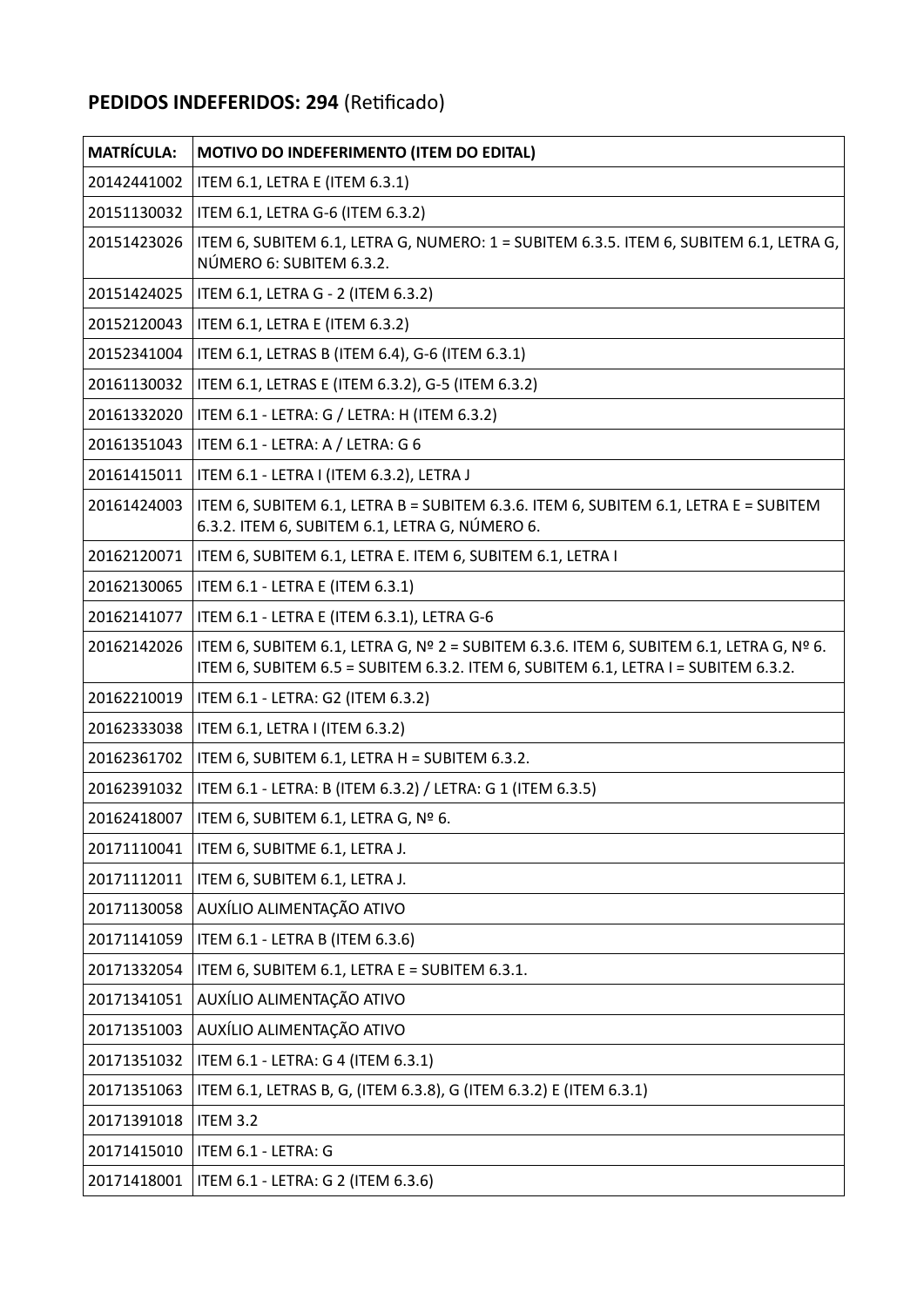| 20171435012 | ITEM 6.1 - LETRA: I (ITEM 6.3.2)                                                                            |
|-------------|-------------------------------------------------------------------------------------------------------------|
| 20171530040 | ITEM 6.1 - LETRA: E (ITEM 6.3.1) / LETRA: I                                                                 |
| 20172113006 | ITEM 6.1, LETRAS H, I (ITEM 6.3.2)                                                                          |
| 20172117020 | ITEM 6.1, LETRAS H, B, G (ITEM 6.3.8), G (ITEM 6.3.2)                                                       |
| 20172120040 | ITEM 6.1 - LETRA: E (ITEM 6.3.1)                                                                            |
| 20172120042 | ITEM 6, SUBITEM 6.1, LETRA E = SUBITEM 6.3.2                                                                |
| 20172120051 | ITEM 6.1, LETRA J (ITEM 6.3.2)                                                                              |
| 20172120065 | ITEM 6.1 - LETRA: E (ITEM 6.3.1) / LETRA: H (ITEM 6.3.2) / LETRA: I (ITEM 6.3.1) / LETRA: L<br>(ITEM 6.3.5) |
| 20172312021 | ITEM 6.1, LETRA E (ITEM 6.3.2)                                                                              |
| 20172312026 | ITEM 6, SUBITEM 6.1, LETRA I = SUBITEM 6.3.2.                                                               |
| 20172313026 | ITEM 6.1 - LETRA E (ITEM 6.3.1)                                                                             |
| 20172321025 | AUXÍLIO ALIMENTAÇÃO ATIVO                                                                                   |
| 20172331034 | ITEM 6, SUBITEM 6.1, LETRA E = SUBITEM 6.3.1                                                                |
| 20172331043 | ITEM 6, SUBITEM 6.1, LETRA G, NÚMERO 6.                                                                     |
| 20172361033 | ITEM 6, SUBITEM 6.1, LETRA E = SUBITEM 6.3.2. ITEM 6, SUBITEM 6.1, LETRA G, Nº 6.                           |
| 20172361057 | ITEIM 6.1 - LETRAS: G (ITEM 6.3.2), LETRA I, LETRA J                                                        |
| 20172417003 | ITEM 6.1 - LETRA B (ITEM 6.3.5), LETRA E (ITEM 6.3.1), LETRA G, LETRA H, LETRA I                            |
| 20172424006 | ITEM 6.1, LETRAS I, H, E (ITEM 6.3.2), G-6 (ITEM 6.3.2)                                                     |
| 20172441020 | ITEM 6, SUBITEM 6.1, LETRA H = SUBITEM 6.3.2.                                                               |
| 20181110023 | ITEM 6.1, LETRAS I, J (ITEM 6.3.2)                                                                          |
| 20181113007 | ITEM 6.1, LETRAS I, G (ITEM 6.3.2), E (ITEM 6.3.1)                                                          |
| 20181117032 | ITEM 6, SUBITEM 6.1, LETRA J = SUBITEM 6.3.8.                                                               |
| 20181120023 | ITEM 6.1 - LETRA: B / LETRA: J                                                                              |
| 20181120024 | AUXÍLIO ALIMENTAÇÃO ATIVO                                                                                   |
| 20181120033 | ITEM 6, SUBITEM 6.1, LETRA E = SUBITEM 6.3.2.                                                               |
| 20181120051 | ITEM 6.1 - LETRA: E (ITEM 6.3.1)                                                                            |
| 20181130049 | ITEM 6.1, LETRA B (ITEM 6.3.6), E (ITEM 6.3.1)                                                              |
| 20181130106 | ITEM 6.1 - LETRA: E / LETRA: F / LETRA: G 3 / LETRA: G 8 (ITEM 6.3.5) / LETRA: I / LETRA: L                 |
| 20181130107 | ITEM 6.1 - LETRA: E (ITEM 6.3.2) / LETRA: L (ITEM 6.3.5)                                                    |
| 20181130110 | ITEM 6, SUBITEM 6.1, LETRA B = ITEM 6.4. ITEM 6, SUBITEM 6.1, LETRA E = SUBITEM 6.3.1.                      |
| 20181230020 | ITEM 6, SUBITEM 6.1, LETRA G, Nº 1.                                                                         |
| 20181321044 | ITEM 6.1, LETRAS I, G-2 (ITEM 6.3.2), E (ITEM 6.3.1).                                                       |
| 20181321045 | ITEM 6.1 - LETRA: A (ITEM 6.3.5) / LETRA: C                                                                 |
| 20181331032 | ITEM 6, SUBITEM 6.1, LETRA I = SUBITEM 6.3.2.                                                               |
| 20181331041 | ITEM 6.1, LETRAS G, B (ITEM 6.3.8), G (ITEM 6.3.2)                                                          |
| 20181342005 | ITEM 6, SUBITEM 6.1, LETRA E = SUBITEM 6.3.1 E 6.3.2. ITEM 6, SUBITEM 6.1, LETRA G, Nº 6.                   |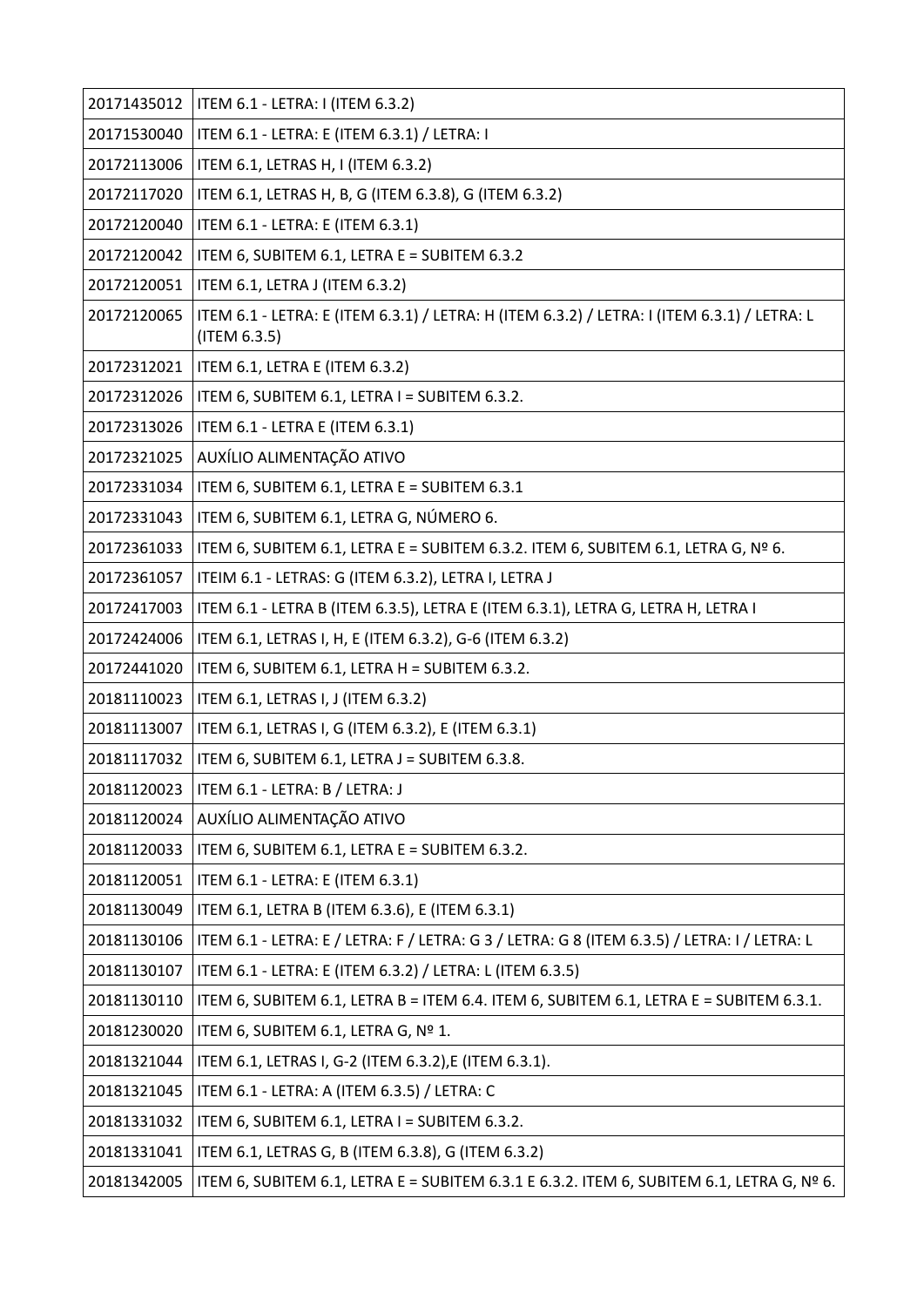| 20181342031 | ITEM 6, SUBITEM 6.1, LETRA A = SUBITEM 6.3.5. ITEM 6, SUBITEM 6.1, LETRA E = SUBITEM<br>6.3.1. ITEM 6, SUBITEM 6.1, LETRA I = SUBITEM 6.3.5.                                                                                                                                                                                                                     |
|-------------|------------------------------------------------------------------------------------------------------------------------------------------------------------------------------------------------------------------------------------------------------------------------------------------------------------------------------------------------------------------|
| 20181351048 | ITEM 6.1, LETRA B (ITEM 6.3.6), I (ITENS 6.3.2, 6.3.5), G - 3 (ITEM 6.3.2)                                                                                                                                                                                                                                                                                       |
| 20181352008 | ITEM 6.1, LETRAS E (ITEM 6.3.1), H (ITEM 6.3.2)                                                                                                                                                                                                                                                                                                                  |
| 20181352025 | ITEM 6.1 - LETRA: E (ITEM 6.3.1)                                                                                                                                                                                                                                                                                                                                 |
| 20181530041 | ITEM 6.1 - LETRA E (ITEM 6.3.1)                                                                                                                                                                                                                                                                                                                                  |
| 20182113027 | ITEM 6.1 - LETRA: B (ITENS 6.3.2 E 6.3.6) / LETRA: E (ITEM 6.3.1) / LETRA: G 1 (ITEM 6.3.1) /<br>LETRA: G 2 (ITEM 6.3.6) / LETRA: H (ITEM 6.3.2) / LETRA: I / ITEM 6.5 (ITEM 6.3.6)                                                                                                                                                                              |
| 20182113037 | ITEM 6, SUBITEM 6.1, LETRA E = SUBITEM 6.3.1. ITEM 6, SUBITEM 6.1, LETRA G, NÚMERO 6.                                                                                                                                                                                                                                                                            |
| 20182120030 | ITEM 6.1 - LETRA: E (ITEM 6.3.1)                                                                                                                                                                                                                                                                                                                                 |
| 20182120046 | ITEM 6.1, LETRA G-6 (ITEM 6.3.2)                                                                                                                                                                                                                                                                                                                                 |
| 20182120047 | ITEM 6, SUBITEM 6.1, LETRA E = SUBITEM 6.3.1.                                                                                                                                                                                                                                                                                                                    |
| 20182130062 | ITEM 6.5 (ITEM 6.3.2)                                                                                                                                                                                                                                                                                                                                            |
| 20182141066 | ITEM 6, SUBITEM 6.1, LETRA A = SUBITEM 6.3.5. ITEM 6, SUBITEM 6.1, LETRA B = SUBITEM<br>6.3.5. ITEM 6, SUBITEM 6.1, LETRA E = SUBITEM 6.3.5. ITEM 6, SUBITEM 6.1, LETRA G, Nº 3 =<br>SUBITEM 6.3.5. ITEM 6, SUBITEM 6.1, LETRA H = SUBITEM 6.3.2 E 6.3.9. ITEM 6, SUBITEM<br>6.1, LETRA I = SUBITEM 6.3.2 E 6.3.5. ITEM 6, SUBITEM 6.1, LETRA J = SUBITEM 6.3.5. |
| 20182220017 | ITEM 6.1 - LETRA: G 6 (ITEM 6.3.2)                                                                                                                                                                                                                                                                                                                               |
| 20182220018 | ITEM 6.1 - LETRA: E (ITEM 6.3.1), LETRA G-7 (ITEM 6.3.1)                                                                                                                                                                                                                                                                                                         |
| 20182321023 | ITEM 6, SUBITEM 6.1, LETRA E = SUBITEM 6.3.2. ITEM 6, SUBITEM 6.1, LETRA H.                                                                                                                                                                                                                                                                                      |
| 20182321047 | ITEM 6.1 - LETRA: B (ITEM 6.3.6)                                                                                                                                                                                                                                                                                                                                 |
| 20182321701 | ITEM 6.1 - LETRA G-1 (ITEM 6,3.5), LETRA G-7 (ITEM 6.3.2), LETRA I                                                                                                                                                                                                                                                                                               |
| 20182332052 | ITEM 6.1, LETRAS E (ITEM 6.3.1), I (ITEM 6.3.2)                                                                                                                                                                                                                                                                                                                  |
| 20182341021 | ITEM 6.1 - LETRA B (ITEM 6.3.6), LETRA E (ITEM 6.3.1)                                                                                                                                                                                                                                                                                                            |
| 20182341027 | ITEM 6.1, LETRA E (ITEM 6.3.1)                                                                                                                                                                                                                                                                                                                                   |
| 20182341040 | ITEM 6, SUBITEM 6.1, LETRA G, Nº 6.                                                                                                                                                                                                                                                                                                                              |
| 20182351023 | ITEM 6.1 - LETRA J                                                                                                                                                                                                                                                                                                                                               |
| 20182351043 | ITEM 6, SUBITEM 6.1, LETRA E = SUBITEM 6.3.1. ITEM 6, SUBITEM 6.1, LETRA I.                                                                                                                                                                                                                                                                                      |
| 20182352043 | ITEM 6, SUBITEM 6.1, LETRA E = SUBITEM 6.3.1. ITEM 6, SUBITEM 6.1, LETRA G, Nº 1 =<br>SUBITEM 6.3.5. ITEM 6, SUBITEM 6.1, LETRA H = SUBITEM 6.3.5. ITEM 6, SUBITEM 6.1,<br>LETRA I = SUBITEM 6.3.2 E 6.3.5.                                                                                                                                                      |
| 20182361039 | ITEM 6.1 - LETRA E (ITEM 6.3.1)                                                                                                                                                                                                                                                                                                                                  |
| 20182361083 | ITEM 6.1 - LETRA G-6                                                                                                                                                                                                                                                                                                                                             |
| 20182361093 | ITEM 6.1 - LETRAS: E, H, I                                                                                                                                                                                                                                                                                                                                       |
| 20182391026 | ITEM 6.1 - LETRA E (ITEM 6.3.1), LETRA H                                                                                                                                                                                                                                                                                                                         |
| 20182418015 | ITEM 6.1 - LETRA: B / LETRA: E (ITEM 6.3.2) / LETRA: G 6 / LETRA: I                                                                                                                                                                                                                                                                                              |
| 20182418016 | ITEM 6, SUBITEM 6.1, LETRA G, Nº 6. ITEM 6, SUBITEM 6.1, LETRA I = SUBITEM 6.3.2.                                                                                                                                                                                                                                                                                |
| 20182418022 | ITEM 6.1, LETRAS G-6 (ITEM 6.3.2), E (ITEM 6.3.1), I (ITEM 6.3.2)                                                                                                                                                                                                                                                                                                |
| 20182418023 | ITEM 6.1, LETRA E (ITEM 6.3.2)                                                                                                                                                                                                                                                                                                                                   |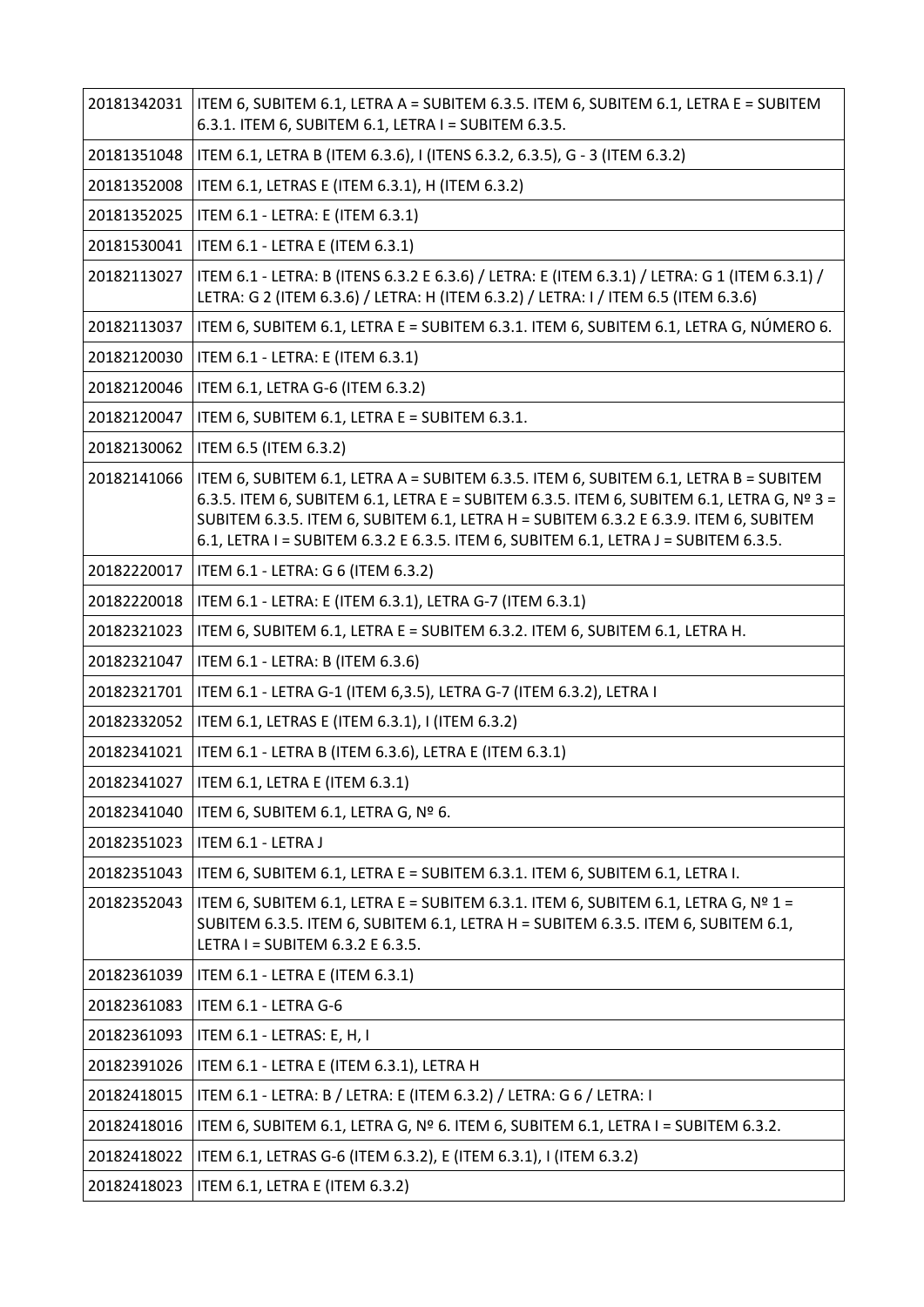| 20182424008 | <b>ITEM 3.2</b>                                                                                                                                                                                                                             |
|-------------|---------------------------------------------------------------------------------------------------------------------------------------------------------------------------------------------------------------------------------------------|
| 20182442016 | ITEM 6.1 - LETRA H (ITEM 6.3.2), LETRA I (6.3.5)                                                                                                                                                                                            |
| 20191110037 | ITEM 6.1 - LETRA: E (ITEM 6.3.1) / LETRA: F / LETRA: G / LETRA: H / LETRA: I (ITENS 6.3.2 E<br>6.3.5)                                                                                                                                       |
| 20191113028 | ITEM 6.1, LETRAS G, B (ITEM 6.3.8), G (ITEM 6.3.2)                                                                                                                                                                                          |
| 20191114042 | ITEM 6.1 - LETRA E (ITEM 6.3.1), LETRA H, LETRA I                                                                                                                                                                                           |
| 20191130061 | AUXÍLIO ALIMENTAÇÃO ATIVO                                                                                                                                                                                                                   |
| 20191130068 | ITEM 6.1, LETRA E (ITEM 6.3.2)                                                                                                                                                                                                              |
| 20191130084 | ITEM 6, SUBITEM 6.1, LETRA G, Nº 6.                                                                                                                                                                                                         |
| 20191141045 | ITEM 6, SUBITEM 6.1, LETRA G, Nº 6.                                                                                                                                                                                                         |
| 20191141047 | ITEM 6.1 - LETRA E (ITEM 6.3.1), LETRA G-6                                                                                                                                                                                                  |
| 20191141057 | AUXÍLIO ALIMENTAÇÃO ATIVO                                                                                                                                                                                                                   |
| 20191141059 | ITEM 6, SUBITEM 6.1, LETRA B. ITEM 6, SUBITEM 6.1, LETRA G, Nº 8. ITEM 6, SUBITEM 6.1,<br>LETRA I = SUBITEM 6.3.2.                                                                                                                          |
| 20191312019 | ITEM 6, SUBITEM 6.1, LETRA J.                                                                                                                                                                                                               |
| 20191315022 | ITEM 6, SUBITEM 6.1, LETRA E = SUBITEM 6.3.1.                                                                                                                                                                                               |
| 20191321030 | ITEM 6.1 - LETRAS: A, G-6                                                                                                                                                                                                                   |
| 20191333016 | ITEM 6.1 - LETRA: E (ITEM 6.3.2) / LETRA: G 6 (ITEM 6.3.1) / LETRA: H / LETRA: I (ITEM 6.3.2)                                                                                                                                               |
| 20191333038 | ITEM 6.1 - LETRA: I (ITEM 6.3.2)                                                                                                                                                                                                            |
| 20191341042 | ITEM 6.1 - LETRA: G 6 / LETRA: L (ITEM 6.3.5)                                                                                                                                                                                               |
| 20191341047 | ITEM 6, SUBITEM 6.1, LETRA E. ITEM 6, SUBITEM 6.1, LETRA I.                                                                                                                                                                                 |
| 20191341048 | ITEM 6, SUBITEM 6.1, LETRA E = SUBITEM 6.3.1.                                                                                                                                                                                               |
| 20191351034 | AUXÍLIO ALIMENTAÇÃO ATIVO                                                                                                                                                                                                                   |
| 20191352019 | ITEM 6.1 - LETRA: A (ITEM 6.3.5) / LETRA: B (ITEM 6.3.5) / LETRA: E (ITEM 6.3.5) / LETRA: I<br>(ITEM 6.3.5) / LETRA: J (ITEM 6.3.5)                                                                                                         |
| 20191352021 | ITEM 6, SUBITEM 6.1, LETRA E = SUBITEM 6.3.1                                                                                                                                                                                                |
| 20191352041 | ITEM 6.1 - LETRA: B (ITEM 6.3.4) / LETRA: E (ITENS 6.3.2 E 6.3.5) / LETRA: H (ITEM 6.3.2) /<br>LETRA: I (ITENS 6.3.2 E 6.3.5) / LETRA: L                                                                                                    |
| 20191352044 | ITEM 6.1 - LETRAS: A, E                                                                                                                                                                                                                     |
| 20191361030 | ITEM 6.1 LETRA I (ITENS 6.3.5, 6.3.2)                                                                                                                                                                                                       |
| 20191381011 | ITEM 6, SUBITEM 6.1, LETRA H. ITEM 6, SUBITEM 6.1, LETRA I. ITEM 6, SUBITEM 6.1, LETRA J                                                                                                                                                    |
| 20191382022 | ITEM 6.1 - LETRA: G 6 (ITEM 6.3.1)                                                                                                                                                                                                          |
| 20191415014 | ITEM 6.1 - LETRAS: E, H, I                                                                                                                                                                                                                  |
| 20191418020 | ITEM 6.1, LETRA E (ITEM 6.3.1)                                                                                                                                                                                                              |
| 20191418023 | ITEM 6.1 - LETRA E (ITEM 6.3.1)                                                                                                                                                                                                             |
| 20191418024 | ITEM 6, SUBITEM 6.1, LETRA B = SUBITEM 6.3.5. ITEM 6, SUBITEM 6.1, LETRA D = SUBITEM<br>6.3.5. ITEM 6, SUBITEM 6.1, LETRA E = SUBITEM 6.3.1 E 6.3.2. ITEM 6, SUBITEM 6.1, LETRA<br>G, $No$ 2 = SUBITEM 6.3.5. ITEM 6, SUBITEM 6.1, LETRA I. |
| 20191520041 | ITEM 6.1 - LETRA E (ITEM 6.3.1)                                                                                                                                                                                                             |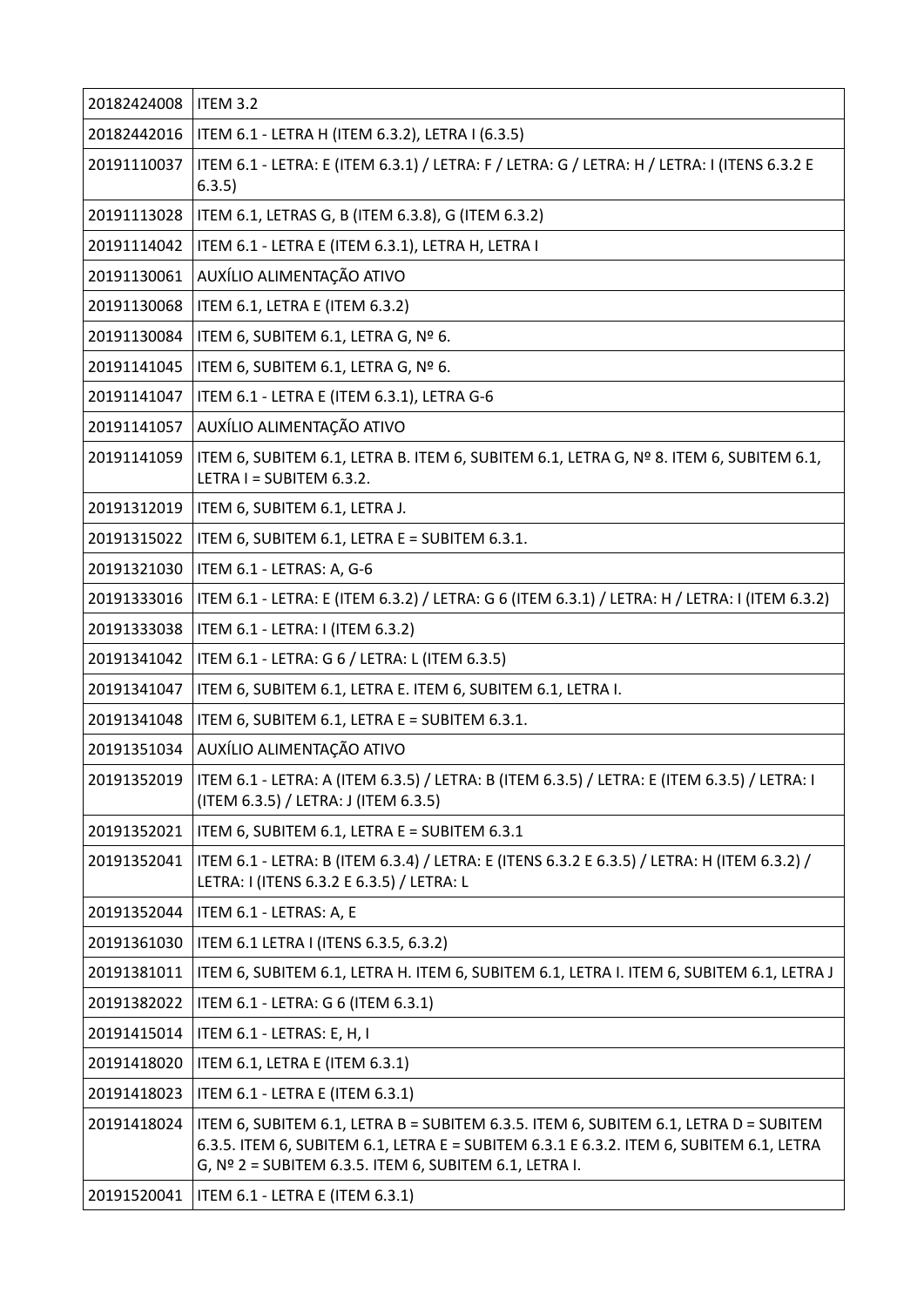| 20191520048 | ITEM 6.1 - LETRA E (ITEM 6.3.1)                                                                              |
|-------------|--------------------------------------------------------------------------------------------------------------|
| 20191520701 | AUXÍLIO ALIMENTAÇÃO ATIVO                                                                                    |
| 20192113036 | ITEM 6, SUBITEM 6.1, LETRA I = SUBITEM 6.3.3. ITEM 6, SUBITEM 6.1, LETRA J.                                  |
| 20192113752 | ITEM 6.1, LETRA B (ITEM 6.3.1)                                                                               |
| 20192114017 | ITEM 6.1 - LETRA E (ITEM 6.3.1), LETRA I (ITEM 6.3.5)                                                        |
| 20192114018 | AUXÍLIO ALIMENTAÇÃO ATIVO                                                                                    |
| 20192114044 | ITEM 6.1, LETRA I (ITEM 6.3.7)                                                                               |
| 20192117014 | ITEM 6.1 - LETRA E (ITEM 6.3.1)                                                                              |
| 20192120051 | ITEM 6, SUBITEM 6.1, LETRA G, Nº 6. ITEM 6, SUBITEM 6.1, LETRA J.                                            |
| 20192120854 | ITEM 6.1 - LETRA: G (ITEM 6.3.2)                                                                             |
| 20192130066 | ITEM 6.1, LETRAS E (ITENS 6.3.1, 6.3.2)                                                                      |
| 20192130078 | ITEM 6.1 - LETRA: G 8                                                                                        |
| 20192141047 | ITEM 6.1 - LETRA E (ITEM 6.3.1), LETRA J                                                                     |
| 20192141069 | ITEM 6.1 - LETRA E (ITEM 6.3.1), LETRA G-6, LETRA J                                                          |
| 20192141072 | ITEM 6.1 - LETRA: E (ITEM 6.3.2)                                                                             |
| 20192142024 | ITEM 6.1 - LETRA E (ITEM 6.3.1), LETRA H (ITEM 6.3.2), LETRA I (ITEM 6.3.2)                                  |
| 20192210017 | ITEM 6.1 - LETRA: E (ITEM 6.3.1)                                                                             |
| 20192321013 | ITEM 6.1 - LETRAS: B, J (ITEM 6.3.2), LETRA E (ITEM 6.3.1), LETRA G-1 (6.3.5)                                |
| 20192321028 | ITEM 6, SUBITEM 6.1, LETRA H = SUBITEM 6.3.2.                                                                |
| 20192332023 | ITEM 6, SUBITEM 6.1, LETRA E = SUBITEM 6.3.1. ITEM 6, SUBITEM 6.1, LETRA I. ITEM 6,<br>SUBITEM 6.1, LETRA J. |
| 20192352022 | ITEM 6.1, LETRA I (ITEM 6.3.9)                                                                               |
| 20192352039 | ITEM 6.1, LETRA J (ITEM 6.3.2)                                                                               |
| 20192352057 | ITEM 6.1 - LETRA B (ITEM 6.3.8), LETRA E (ITEM 6.3.1)                                                        |
| 20192361076 | ITEM 6.1 - LETRA: E (ITEM 6.3.1) / LETRA: G 6 (ITEM 6.3.1) / LETRA I                                         |
| 20192391020 | ITEM 6.1, LETRA E (ITEM 6.3.2)                                                                               |
| 20192415016 | ITEM 6.1 - LETRA E (ITEM 6.3.1)                                                                              |
| 20192418009 | ITEM 6.1 - LETRA E (ITEM 6.3.2)                                                                              |
| 20192418018 | ITEM 6.1 - LETRA E (ITEM 6.3.1)                                                                              |
| 20192424008 | ITEM 6.1, LETRAS B (ITEM 6.3.9), G, B (ITEM 6.3.8), G (ITEM 6.3.2)                                           |
| 20192442009 | ITEM 6.1, LETRAS B, J (ITEM 6.3.2)                                                                           |
| 20192530011 | ITEM 6.1, LETRAS I (ITEM 6.3.1), H (ITEM 6.3.2)                                                              |
| 20201117012 | ITEM 6, SUBITEM 6.1, LETRA E = SUBITEM 6.3.2. ITEM 6, SUBITEM 6.1, LETRA G, Nº 6.                            |
| 20201130047 | ITEM 6, SUBITEM 6.1, LETRA E = SUBITEM 6.3.5.                                                                |
| 20201130082 | ITEM 6.1 - LETRA: F / LETRA: G 6 / LETRA: I                                                                  |
| 20201141022 | ITEM 6.1 - LETRA: A / LETRA: E / LETRA: G 4 / LETRA: H (ITEM 6.3.2) / LETRA: I                               |
| 20201142008 | ITEM 6.1, LETRA E (ITEM 6.3.2)                                                                               |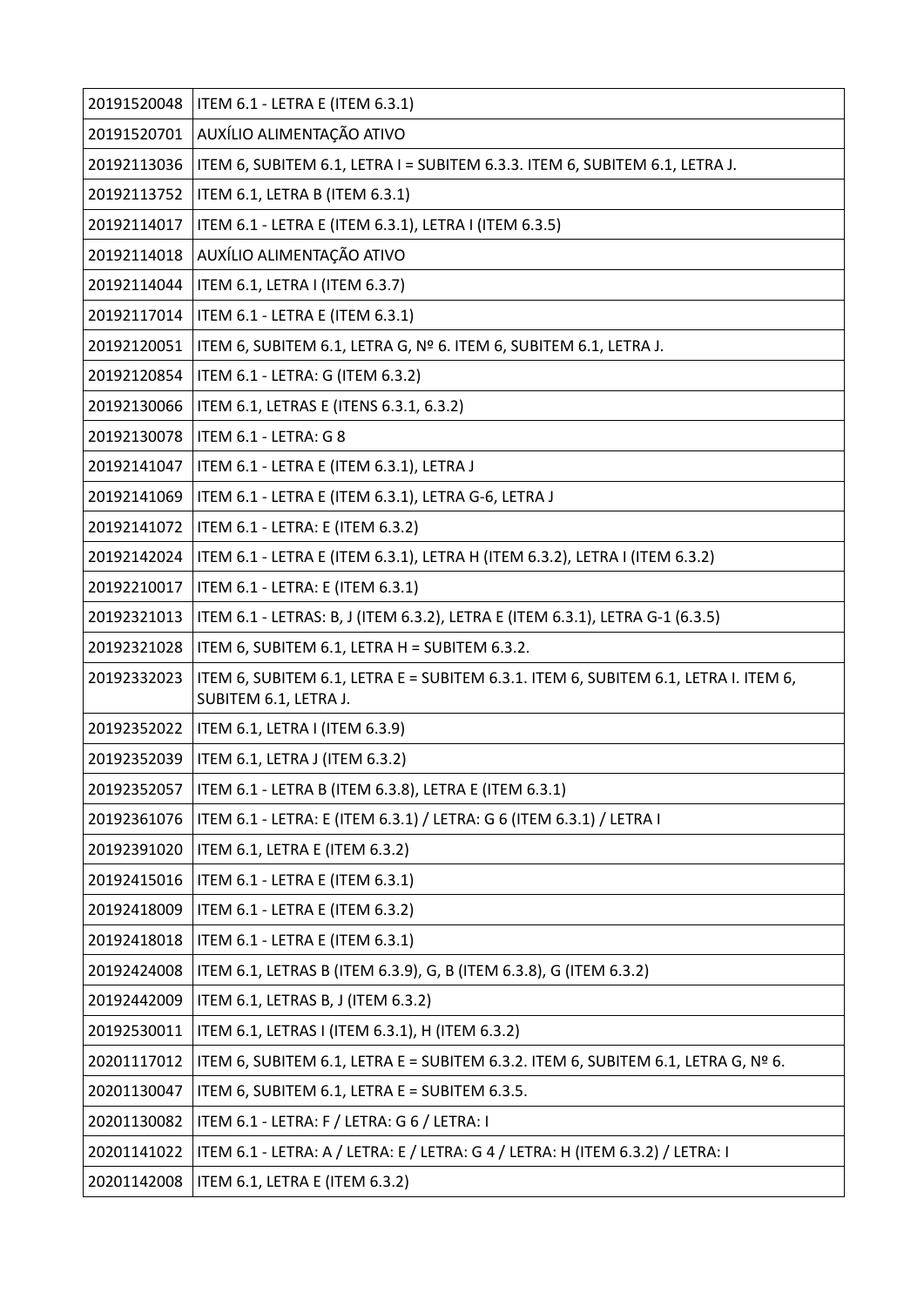| 20201220009 | ITEM 6.1 - LETRA: G (ITEM 6.3.5)                                                                           |
|-------------|------------------------------------------------------------------------------------------------------------|
| 20201321042 | ITEM 6, SUBITEM 6.1, LETRA E = SUBITEM 6.3.1. ITEM 6, SUBITEM 6.1, LETRA I.                                |
| 20201331038 | AUXÍLIO ALIMENTAÇÃO ATIVO                                                                                  |
| 20201332002 | ITEM 6.1 - LETRA: G 6                                                                                      |
| 20201332030 | AUXÍLIO ALIMENTAÇÃO ATIVO                                                                                  |
| 20201332044 | ITEM 6.1, LETRA E (ITEM 6.3.1)                                                                             |
| 20201333035 | ITEM 6.1 - LETRA I (ITEM 6.3.2)                                                                            |
| 20201351022 | ITEM 6, SUBITEM 6.1, LETRA H = SUBITEM 6.3.2.                                                              |
| 20201352012 | ITEM 6.1, LETRA G-7 (ITEM 6.3.2, 6.3.6). ITEM 6.5 (ITEM 6.3.1)                                             |
| 20201371051 | ITEM 6, SUBITEM 6.1, LETRA E = SUBITEM 6.3.5.                                                              |
| 20201382025 | ITEM 6.1, LETRAS B, I, G (ITEM 6.3.2)                                                                      |
| 20201382027 | ITEM 6.1, LETRA G-2 (ITEM 6.3.6)                                                                           |
| 20201415004 | ITEM 6.1 - LETRAS: E, I                                                                                    |
| 20201415009 | ITEM 6.1 - LETRA G-8 (ITEM 6.3.1)                                                                          |
| 20201418013 | ITEM 6.1, LETRA I (ITEM 6.3.2)                                                                             |
| 20201418016 | ITEM 6.1, LETRA E (ITEM 6.3.1)                                                                             |
| 20201418018 | ITEM 6.1 - LETRA: E (ITEM 6.3.1) / LETRA: J                                                                |
| 20201418019 | ITEM 6.1 - LETRA E (ITEM 6.3.1)                                                                            |
| 20201520042 | ITEM 6.1 - LETRA E (ITEM 6.3.1)                                                                            |
| 20201520043 | ITEM 6.1 - LETRA J                                                                                         |
| 20201520044 | AUXÍLIO ALIMENTAÇÃO ATIVO                                                                                  |
| 20202110012 | ITEM 6, SUBITEM 6.1, LETRA G, NÚMERO 6 = SUBITEM 6.3.2. ITEM 6, SUBITEM 6.1, LETRA H<br>$=$ SUBITEM 6.3.2. |
| 20202110032 | AUXÍLIO ALIMENTAÇÃO ATIVO                                                                                  |
| 20202114044 | ITEM 6.1 - LETRA: E (ITEM 6.3.9) / LETRA: L (ITEM 6.3.5)                                                   |
| 20202120017 | ITEM 6.1 - LETRAS: B, J (ITEM 6.3.6), LETRA E (ITEM 6.3.1), LETRA G-6, LETRA H.                            |
| 20202130056 | ITEM 6.1 - LETRA: E (ITEM 6.3.2) / LETRA: G 6 / LETRA: I (ITEM 6.3.2)                                      |
| 20202141035 | AUXÍLIO ALIMENTAÇÃO ATIVO                                                                                  |
| 20202141053 | ITEM 6.1 - LETRA: E (ITEM 6.3.1)                                                                           |
| 20202141851 | ITEM 6.1 - LETRA: E (ITEM 6.3.1) / LETRA: G 6 / LETRA: H (ITEM 6.3.2)                                      |
| 20202141856 | ITEM 6.1, LETRA E (ITEM 6.3.2)                                                                             |
| 20202142007 | ITEM 6, SUBITEM 6.1, LETRA J = SUBITEM 6.3.2 E 6.3.8                                                       |
| 20202142008 | ITEM 6.1, LETRA J (ITEM 6.3.2)                                                                             |
| 20202142026 | ITEM 6, SUBITEM 6.1, LETRA I                                                                               |
| 20202142029 | AUXÍLIO ALIMENTAÇÃO ATIVO                                                                                  |
| 20202210005 | AUXÍLIO ALIMENTAÇÃO ATIVO                                                                                  |
| 20202210025 | ITEM 6.1, LETRA I (ITEM 6.3.5)                                                                             |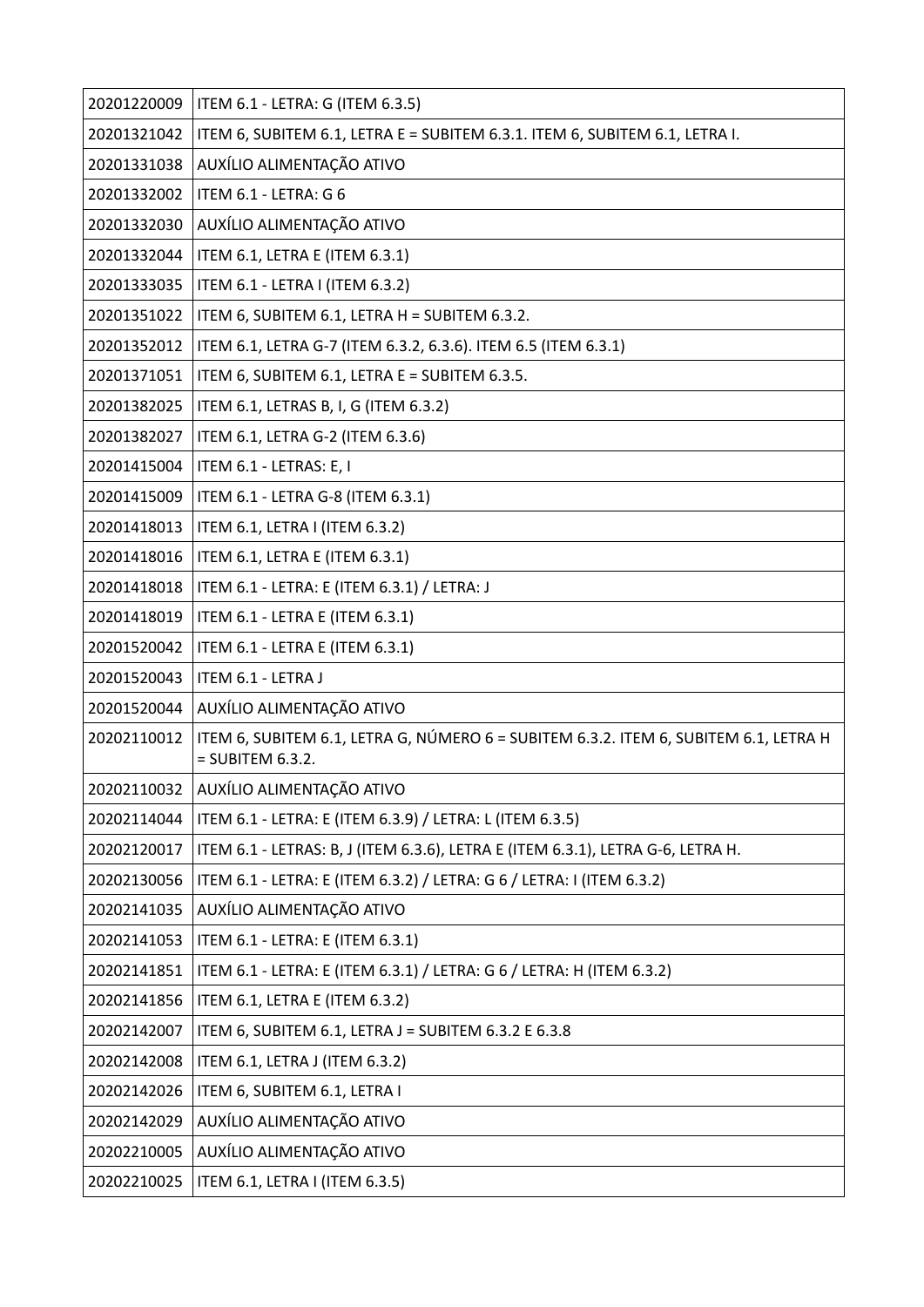| 20202210027 | AUXILIO ALIMENTAÇÃO ATIVO                                                                                                                                                                     |
|-------------|-----------------------------------------------------------------------------------------------------------------------------------------------------------------------------------------------|
| 20202321851 | ITEM 6.1, LETRAS B, G, I (ITEM 6.3.8). LETRA G (ITEM 6.3.2)                                                                                                                                   |
| 20202331046 | ITEM 6.1, LETRA B (ITEM 6.3.6)                                                                                                                                                                |
| 20202332032 | ITEM 6, SUBITEM 6.1, LETRA E = SUBITEM 6.3.1.                                                                                                                                                 |
| 20202333024 | ITEM 6.1 - LETRA: E / LETRA: F / LETRA: G / LETRA: H / LETRA: I                                                                                                                               |
| 20202341019 | ITEM 6, SUBITEM 6.1, LETRA E = SUBITEM 6.3.2.                                                                                                                                                 |
| 20202352016 | ITEM 6.1, LETRAS B (ITEM 6.3.4), E (ITEM 6.3.1), G-4 (ITEM 6.3.1)                                                                                                                             |
| 20202415004 | ITEM 6.1 - LETRAS: B, I, J (ITEM 6.3.6), LETRA E (ITEM 6.3.2), LETRA H (ITEM 6.3.1)                                                                                                           |
| 20202423702 | ITEM 6.1 - LETRA: E (ITEM 6.3.1) / LETRA: G 6 / ITEM 6.5 (ITEM 6.3.6)                                                                                                                         |
| 20202442010 | ITEM 6, SUBITEM 6.1, LETRA E = SUBITEM 6.3.1.                                                                                                                                                 |
| 20211110012 | ITEM 6.1 - LETRA: E (ITEM 6.3.5)                                                                                                                                                              |
| 20211113005 | ITEM 6.1, LETRA I (ITEM 6.3.2)                                                                                                                                                                |
| 20211113901 | ITEM 6.1 - LETRA B (ITEM 6.3.6), LETRA E (ITEM 6.3.1), LETRA H.                                                                                                                               |
| 20211114026 | ITEM 6, SUBITEM 6.1, LETRA E = SUBITEM 6.3.2.                                                                                                                                                 |
| 20211120026 | ITEM 6.1 - LETRA: I / LETRA: L (ITEM 6.3.5)                                                                                                                                                   |
| 20211120048 | ITEM 6.1, LETRA I (ITEM 6.3.2)                                                                                                                                                                |
| 20211120058 | ITEM 6.1 - LETRA: E (ITEM 6.3.1) / LETRA: H (ITEM 6.3.2) / LETRA: I                                                                                                                           |
| 20211130030 | ITEM 6, SUBITEM 6.1, LETRA E = SUBITEM 6.3.2.                                                                                                                                                 |
| 20211141021 | ITEM 6.1 - LETRA: E (ITEM 6.3.1)                                                                                                                                                              |
| 20211141056 | ITEM 6.1 - LETRA: B (ITEM 6.3.4) / LETRA: G 4 (ITEM 6.3.5) / LETRA: I (ITEM 6.3.5) LETRA: J                                                                                                   |
| 20211210012 | ITEM 6.1, LETRAS H, I, J (ITEM 6.3.2), G-2 (ITEM 6.3.6)                                                                                                                                       |
| 20211312029 | ITEM 6.1 - LETRAS: A, B, H,I, J (ITEM 6.3.5), LETRA G-6                                                                                                                                       |
| 20211315023 | ITEM 6.1 - LETRA E (ITEM 6.3.1), LETRA G (ITEM 6.3.1), LETRA H, LETRA I, LETRA J                                                                                                              |
| 20211332022 | ITEM 6.1 - LETRA: B (ITEM 6.3.6) / LETRA: J (ITEM 6.3.6) / LETRA: L (ITEM 6.3.5)                                                                                                              |
| 20211332050 | ITEM 6.1 (ITEM 6.3.2)                                                                                                                                                                         |
| 20211341049 | ITEM 6, SUBITEM 6.1, LETRA A = SUBITEM 6.3.1. ITEM 6, SUBITEM 6.1, LETRA G, $N^{\circ}$ 3 =<br>SUBITEM 6.3.1.                                                                                 |
| 20211341050 | ITEM 6, SUBITEM 6.1, LETRA E.                                                                                                                                                                 |
| 20211342006 | ITEM 6.1, LETRAS I (ITEM 6.3.5), H (ITEM 6.3.9)                                                                                                                                               |
| 20211342028 | ITEM 6, SUBITEM 6.1, LETRA A = SUBITEM 6.3.5. ITEM 6, SUBITEM 6.1, LETRA B = SUBITEM<br>6.3.5. ITEM 6, SUBITEM 6.1, LETRA D = SUBITEM 6.3.5. ITEM 6, SUBITEM 6.1, LETRA E =<br>SUBITEM 6.3.5. |
| 20211351010 | ITEM 6.1, LETRA G-3 (ITEM 6.3.2)                                                                                                                                                              |
| 20211351049 | ITEM 6.1, LETRAS E (ITEM 6.3.9), I (6.3.2)                                                                                                                                                    |
| 20211352036 | ITEM 6, SUBITEM 6.1, LETRA E = SUBITEM 6.3.9. ITEM 6, SUBITEM 6.1, LETRA I = SUBITEM<br>6.3.5.                                                                                                |
| 20211352047 | ITEM 6.1 - LETRAS: A, F, H                                                                                                                                                                    |
| 20211361018 | ITEM 6.1 - LETRA: E / LETRA: I / LETRA: L (ITEM 6.3.5)                                                                                                                                        |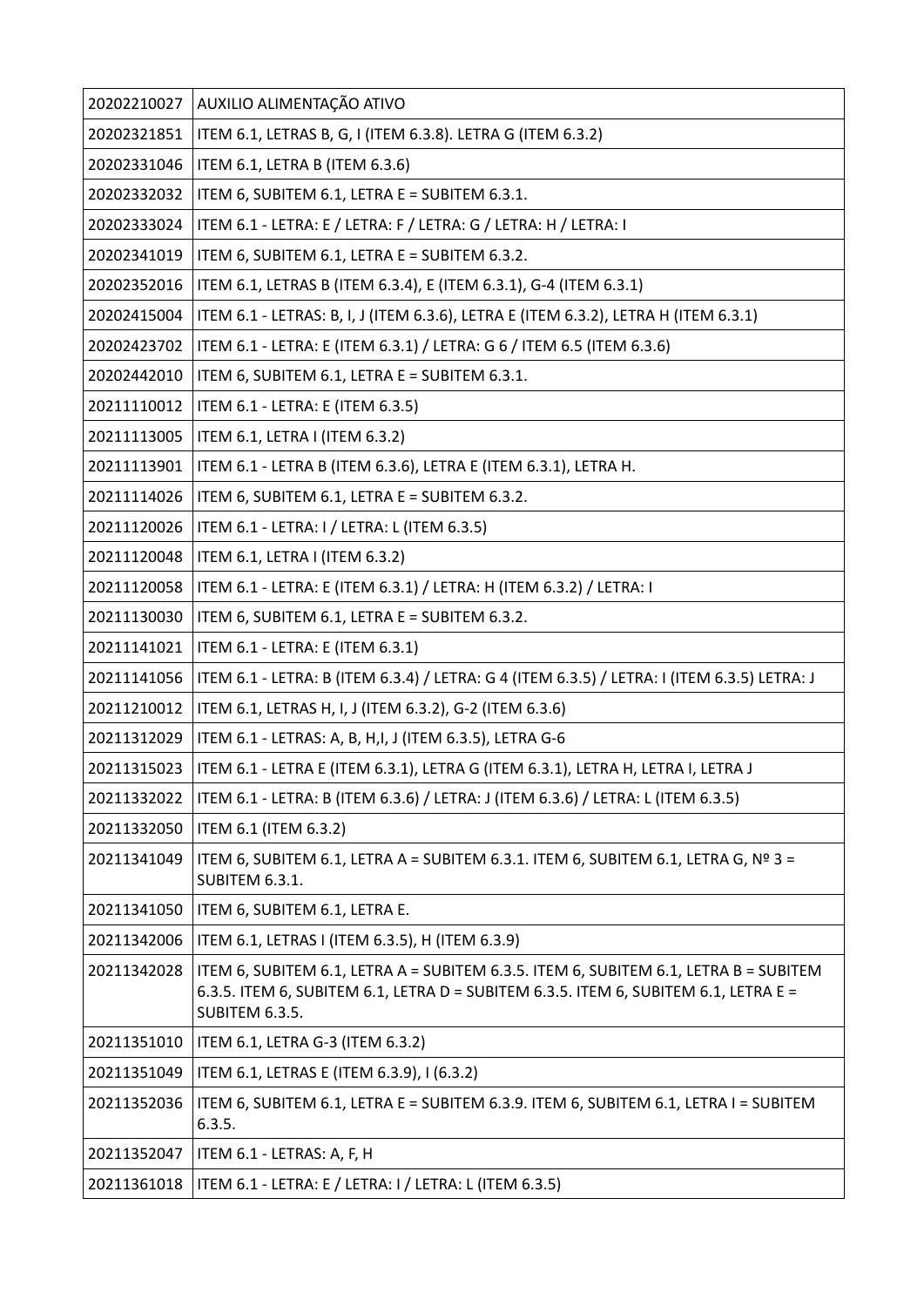| 20211361024 | ITEM 6.1 - LETRA: E (ITEM 6.3.1) / LETRA: G / LETRA: I (ITEM 6.3.2)                                                                                                                                                      |
|-------------|--------------------------------------------------------------------------------------------------------------------------------------------------------------------------------------------------------------------------|
| 20211371019 | ITEM 6.1 - LETRA: I (ITENS 6.3.2 E 6.3.5) / LETRA: J                                                                                                                                                                     |
| 20211381017 | ITEM 6.1, LETRAS I (ITEM 6.3.2), G-1 (ITEM 6.3.5), E (ITEM 6.3.1)                                                                                                                                                        |
| 20211423013 | ITEM 6.1 (ITEM 6.3.2)                                                                                                                                                                                                    |
| 20211423021 | ITEM 6.1 (ITEM 6.3.2)                                                                                                                                                                                                    |
| 20211423029 | ITEM 6.1 - LETRA G-2, LETRA I (ITEM 6.3.5)                                                                                                                                                                               |
| 20211424003 | ITEM 6.1 - LETRAS: B E H (ITEM 6.3.8)                                                                                                                                                                                    |
| 20211424008 | ITEM 6.1, LETRA I (ITEM 6.3.5)                                                                                                                                                                                           |
| 20211441008 | ITEM 3.1 (PARÁGRAFO ÚNICO). ITEM 6.1 LETRAS I, H (ITEM 6.3.2)                                                                                                                                                            |
| 20211442004 | ITEM 6.1 - LETRAS: B, G (ITEM 6.3.6), LETRA I, LETRA J                                                                                                                                                                   |
| 20211520027 | ITEM 6, SUBITEM 6.1, LETRA E = SUBITEM 6.3.1. ITEM 6, SUBITEM 6.1, LETRA G. ITEM 6,<br>SUBITEM 6.1, LETRA I.                                                                                                             |
| 20211520028 | AUXÍLIO ALIMENTAÇÃO ATIVO                                                                                                                                                                                                |
| 20211520050 | ITEM 6.1 - LETRA E (ITEM6.3.1), LETRA G-2, LETRA I                                                                                                                                                                       |
| 20212110006 | ITEM 6.1 - LETRA J                                                                                                                                                                                                       |
| 20212110012 | ITEM 6, SUBITEM 6.1, LETRA E = SUBITEM 6.3.2                                                                                                                                                                             |
| 20212115004 | ITEM 6.1 - LETRAS: B, G-2 (ITEM 6.3.6), LETRA J                                                                                                                                                                          |
| 20212117007 | ITEM 6.1, LETRA B (ITEM 6.3.2)                                                                                                                                                                                           |
| 20212120010 | AUXÍLIO ALIMENTAÇÃO ATIVO                                                                                                                                                                                                |
| 20212120011 | ITEM 6, SUBITEM 6.1, LETRA H = SUBITEM 6.3.2. ITEM 6, SUBITEM 6.1, LETRA J.                                                                                                                                              |
| 20212120017 | ITEM 6.1 - LETRA: E (ITEM 6.3.1) / LETRA: I (ITEM 6.3.5) / LETRA J OU LETRA K                                                                                                                                            |
| 20212120028 | ITEM 6.1 - LETRA E (ITEM 6.3.1)                                                                                                                                                                                          |
| 20212120034 | AUXÍLIO ALIMENTAÇÃO ATIVO                                                                                                                                                                                                |
| 20212130013 | ITEM 6, SUBITEM 6.1, LETRA E = SUBITEM 6.3.2 E 6.3.5.                                                                                                                                                                    |
| 20212141039 | ITEM 6.1 - LETRA: E (ITEM 6.3.2)                                                                                                                                                                                         |
| 20212141040 | ITEM 6.1 - LETRA: G 8 (ITEM 6.3.5)                                                                                                                                                                                       |
| 20212141046 | ITEM 6.1, LETRAS E (ITEM 6.3.1), G-6 (ITEM 6.3.2)                                                                                                                                                                        |
| 20212142006 | ITEM 6.1, LETRA E (ITEM 6.3.1)                                                                                                                                                                                           |
| 20212210021 | ITEM 6.1, LETRA G-2 (ITEM 6.3.6)                                                                                                                                                                                         |
| 20212220001 | ITEM 6, SUBITEM 6.1, LETRA E = SUBITEM 6.3.1.                                                                                                                                                                            |
| 20212220011 | ITEM 6, SUBITEM 6.1, LETRA G, NÚMERO 6 = SUBITEM 6.3.2.                                                                                                                                                                  |
| 20212331011 | ITEM 6, SUBITEM 6.1, LETRA B = SUBITEM 6.3.6 E ITEM 6.4. ITEM 6, SUBITEM 6.1, LETRA G,<br>$N2$ 3 = SUBITEM 6.3.1. ITEM 6, SUBITEM 6.5 = SUBITEM 6.3.6 E ITEM 6.4. ITEM 6, SUBITEM<br>6.1, LETRA J = SUBITEM 6.3.6 E 6.4. |
| 20212331015 | ITEM 6.1 - LETRA E (ITEM 6.3.1), LETRA G-6, LETRA J                                                                                                                                                                      |
| 20212333011 | ITEM 6, SUBITEM 6.1, LETRA E. ITEM 6, SUBITEM 6.1, LETRA I.                                                                                                                                                              |
| 20212333031 | ITEM 6.1 - LETRA B (ITEM 6.3.6), LETRA 6.1 (ITEM 6.3.2)                                                                                                                                                                  |